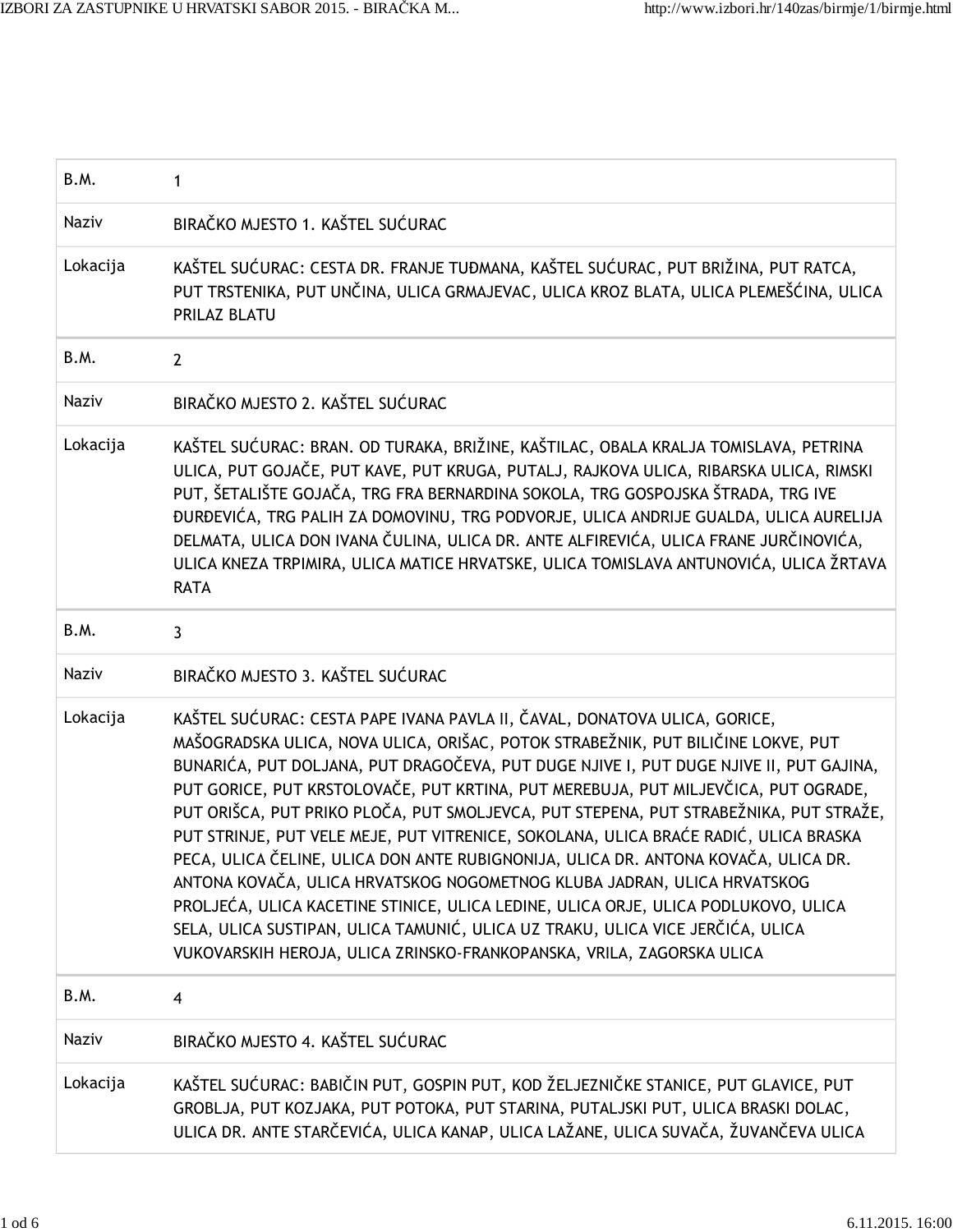| B.M.         | 5<br>IZBORI ZA ZASTUPNIKE U HRVATSKI SABO                                                                                                                                                                                                                                                                                                                                                                                                                                                                                                            |
|--------------|------------------------------------------------------------------------------------------------------------------------------------------------------------------------------------------------------------------------------------------------------------------------------------------------------------------------------------------------------------------------------------------------------------------------------------------------------------------------------------------------------------------------------------------------------|
| Naziv        | BIRAČKO MJESTO 5. KAŠTEL GOMILICA<br>BIRAČKA MJESTA IX. IZBORNA JEDINICA KAŠTELA                                                                                                                                                                                                                                                                                                                                                                                                                                                                     |
| Lokacija     | KAŠTEL GOMILICA: BRIŽINE, CESTA DR. FRANJE TUĐMANA, DOLAC, GAJI, GOMILIŠKI KAŠTILAC,<br>KAŠTEL GOMILICA, KREŠIMIROVA, KUPALIŠNI PRILAZ, OBALA KRALJA TOMISLAVA, OPATIČIN TRG,<br>PRILAZ GIRIČIĆ, PRIMORSKA ULICA, PUT KUPALIŠTA, PUT VODOVODA, ULICA FRA FULGENCIJA<br>BAKOTIĆA, ULICA EUGENA KUMIČIĆA, ULICA EUGENA KVATERNIKA, ULICA HRVATSKIH KNEZOVA,<br>ULICA KARLA BAKOTIĆA, ULICA KNEZA BRANIMIRA, ULICA STJEPANA RADIĆA, VUKOVARSKA,<br>ZADRUGARSKA                                                                                          |
| B.M.         | 6                                                                                                                                                                                                                                                                                                                                                                                                                                                                                                                                                    |
| <b>Naziv</b> | BIRAČKO MJESTO 6. KAŠTEL GOMILICA                                                                                                                                                                                                                                                                                                                                                                                                                                                                                                                    |
| Lokacija     | KAŠTEL GOMILICA: BRUNAVE, CESTA PAPE IVANA PAVLA II, KRTINE, MAGISTRALA PAPE IVANA<br>PAVLA II, MARIBORSKA, MEJAŠI, MIJANOVICA, MILINKOVO, OSJEČKA ULICA, PODLUKOVO,<br>PODMEJE, POLJSKI PUT, PRIOVO, PRIVINE, PUT GROBLJA, PUT KAVE, PUT KOLUDRA, PUT<br>KOZJAKA, PUT LISIČINA, ULICA AUGUSTA ŠENOE, ULICA BLAŽENOG DR. IVANA MERTZA, ULICA<br>BRUNA BUŠIĆA, ULICA FRA ANTE PAVLOVA, ULICA FRA ŽARKA CAREVA, ULICA FRANA KRSTE<br>FRANKOPANA, ULICA KNEZA DOMAGOJA, ULICA KRALJICE JELENE, ULICA MILA GORA, ULICA<br>STINICE, UZ MAGISTRALU, ZAMRĆE |
| B.M.         | $\overline{7}$                                                                                                                                                                                                                                                                                                                                                                                                                                                                                                                                       |
| Naziv        | BIRAČKO MJESTO 7. KAŠTEL GOMILICA                                                                                                                                                                                                                                                                                                                                                                                                                                                                                                                    |
| Lokacija     | KAŠTEL GOMILICA: MOSORSKA ULICA, PLEMENSKO, PODSTINICE, ULICA ANTUNA BRANKA ŠIMIĆA,<br>ULICA FRA FULGENCIJA CAREVA, ULICA MARKA MARULIĆA, ULICA PETRA ZRINSKOG, VINKOVAČKA<br><b>ULICA</b>                                                                                                                                                                                                                                                                                                                                                           |
| B.M.         | 8                                                                                                                                                                                                                                                                                                                                                                                                                                                                                                                                                    |
| Naziv        | BIRAČKO MJESTO 8. KAŠTEL KAMBELOVAC                                                                                                                                                                                                                                                                                                                                                                                                                                                                                                                  |
| Lokacija     | KAŠTEL KAMBELOVAC: CAMBIJEV TRG, CESTA DR. FRANJE TUĐMANA, KAŠTEL KAMBELOVAC, MALI<br>STUPI, MAROČINE, OBALA KRALJA TOMISLAVA, PERKOVA ULICA, POLANTANA, PUT SV. MIHOVILA,<br>TEŽAČKI PUT, TRG BRCE KAMBELOVSKO, TRG DIDIĆA, TRG DRAGANA BRITVIĆA, ULICA DON JOSIPA<br>BEDALOVA, ULICA DON KAŽIMIRA SINOVČIĆA, ULICA DON KLEMENTA TADINA, KAMBELOVSKOG<br>ŽUPNIKA, ULICA DON PAVE BRITVIĆA, KAMBELOVSKOG ŽUPNIKA, ULICA DR. FRANE FRANIĆA,<br>BISKUPA, ULICA FRA FRANE KAMENJARINA, ULICA SV. MARTINA, BISKUPA                                       |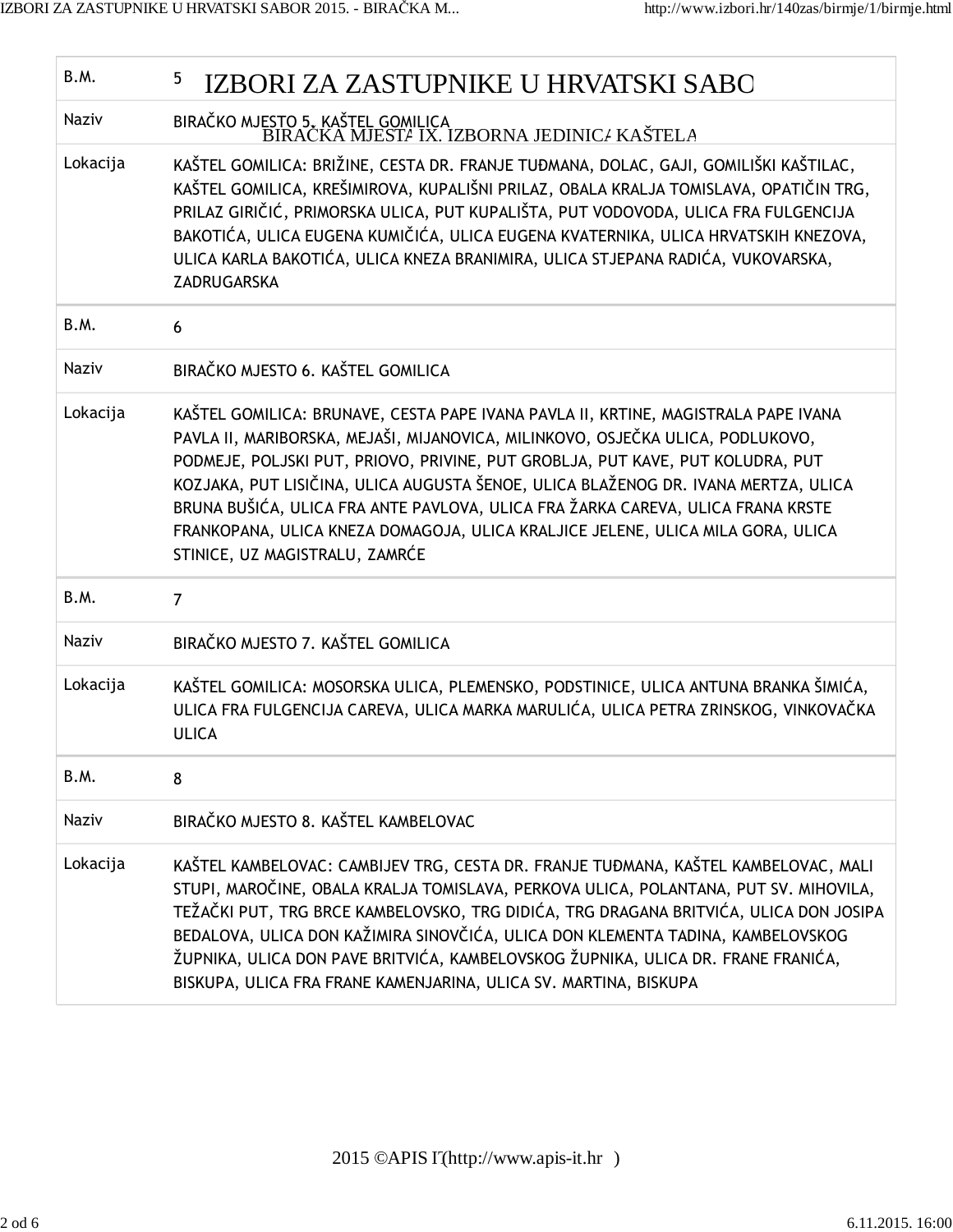| B.M.         | 9<br>IZBORI ZA ZASTUPNIKE U HRVATSKI SABO                                                                                                                                                                                                                                                                                                                                                                                                                                                                                                                                                                              |
|--------------|------------------------------------------------------------------------------------------------------------------------------------------------------------------------------------------------------------------------------------------------------------------------------------------------------------------------------------------------------------------------------------------------------------------------------------------------------------------------------------------------------------------------------------------------------------------------------------------------------------------------|
| Naziv        | BIRAČKO MJESTO 9. KAŠTEL KAMBELOVAC<br>BIRAČKA MJESTA IX. IZBORNA JEDINICA KAŠTELA                                                                                                                                                                                                                                                                                                                                                                                                                                                                                                                                     |
| Lokacija     | KAŠTEL KAMBELOVAC: CESTA PAPE IVANA PAVLA II, GRABOVICA, LALIN I, LALIN II., MANDRAČ,<br>NAKIDE, PRIDILO, PUČKI KAŠTEL, PUT BUTIRIĆA, PUT ČIGULICE, PUT LISIČIN, PUT POD KNJEŽAK,<br>PUT PODVORNICE, PUT RAKOVIĆA, PUT SELIŠĆA, PUT SMOKOVIKA, PUT SMOKVICE, PUT SV. ANTE<br>PADOVANSKOG, PUT TOPOLA, PUT VICE DUDANOV, PUT VODOVODA, RIBARSKI PRILAZ, RIBARSKI<br>PROLAZ, SIBOVICA, TIKVARIN, ULICA DON FRANE BEGE, ULICA DON MATE KALEBA, ULICA GOSPE<br>NA KRUGU, ULICA GOSPE OD ANĐELA, ULICA KUMBATOVA, ULICA PAVLA RADIĆA, ULICA PLANIĆE,<br>ULICA UZ PRUGU, UZ MAGISTRALU                                       |
| B.M.         | 10                                                                                                                                                                                                                                                                                                                                                                                                                                                                                                                                                                                                                     |
| <b>Naziv</b> | BIRAČKO MJESTO 10. KAŠTEL KAMBELOVAC                                                                                                                                                                                                                                                                                                                                                                                                                                                                                                                                                                                   |
| Lokacija     | KAŠTEL KAMBELOVAC: KARLOVO, LAPOTIĆI, PUT KRUŠEVIKA, RIBOLA, ULICA KRALJA KREŠIMIRA                                                                                                                                                                                                                                                                                                                                                                                                                                                                                                                                    |
| B.M.         | 11                                                                                                                                                                                                                                                                                                                                                                                                                                                                                                                                                                                                                     |
| <b>Naziv</b> | BIRAČKO MJESTO 11. KAŠTEL LUKŠIĆ                                                                                                                                                                                                                                                                                                                                                                                                                                                                                                                                                                                       |
| Lokacija     | KAŠTEL LUKŠIĆ: BARDEJOVSKA ULICA, SLOVAČKOG GRADA PRIJATELJA, CESTA PAPE IVANA PAVLA<br>II, IVE BURIĆA, K. LUKŠIĆ - MAGISTRALA, KROZ VLAKE, MAJUNI, PUT BORUČA, PUT GLAVICE, PUT<br>GOSPE OD DRAČIN, PUT GROBLJA, PUT SV. ANTE PADOVANSKOG, PUT VLAČINA, SIBOVICA,<br>SINOKOŠE, ULICA BARTULA MATIJACE, ULICA DON PETRA KATUNARIĆA, ULICA DR. VJEKOSLAVA<br>OMAŠIĆA, ULICA MARKA KAŽOTIĆA, ULICA O. DR. ANĐELKA RABADANA, PROVINCIJALA<br>DOMINIKANACA, ULICA O. DR. ČESLAVA NOVAKA, DOMINIKANCA, ULICA O. VJEKOSLAVA MATIJACE,<br>ULICA PAPE IVANA PAVLA II, ULICA SV. ROKA, ULICA SVIH SVETIH, VELE MEJE, VEŽAROVICE |
| B.M.         | 12                                                                                                                                                                                                                                                                                                                                                                                                                                                                                                                                                                                                                     |
| <b>Naziv</b> | BIRAČKO MJESTO 12. KAŠTEL LUKŠIĆ                                                                                                                                                                                                                                                                                                                                                                                                                                                                                                                                                                                       |
| Lokacija     | KAŠTEL LUKŠIĆ: KAŠTELINE, KOMJATE, MURTINICA, OBROV, PUT SV. LOVRE OD OSTROGA, STUPI,<br>ULICA DR. JOSIPA OMAŠIĆA                                                                                                                                                                                                                                                                                                                                                                                                                                                                                                      |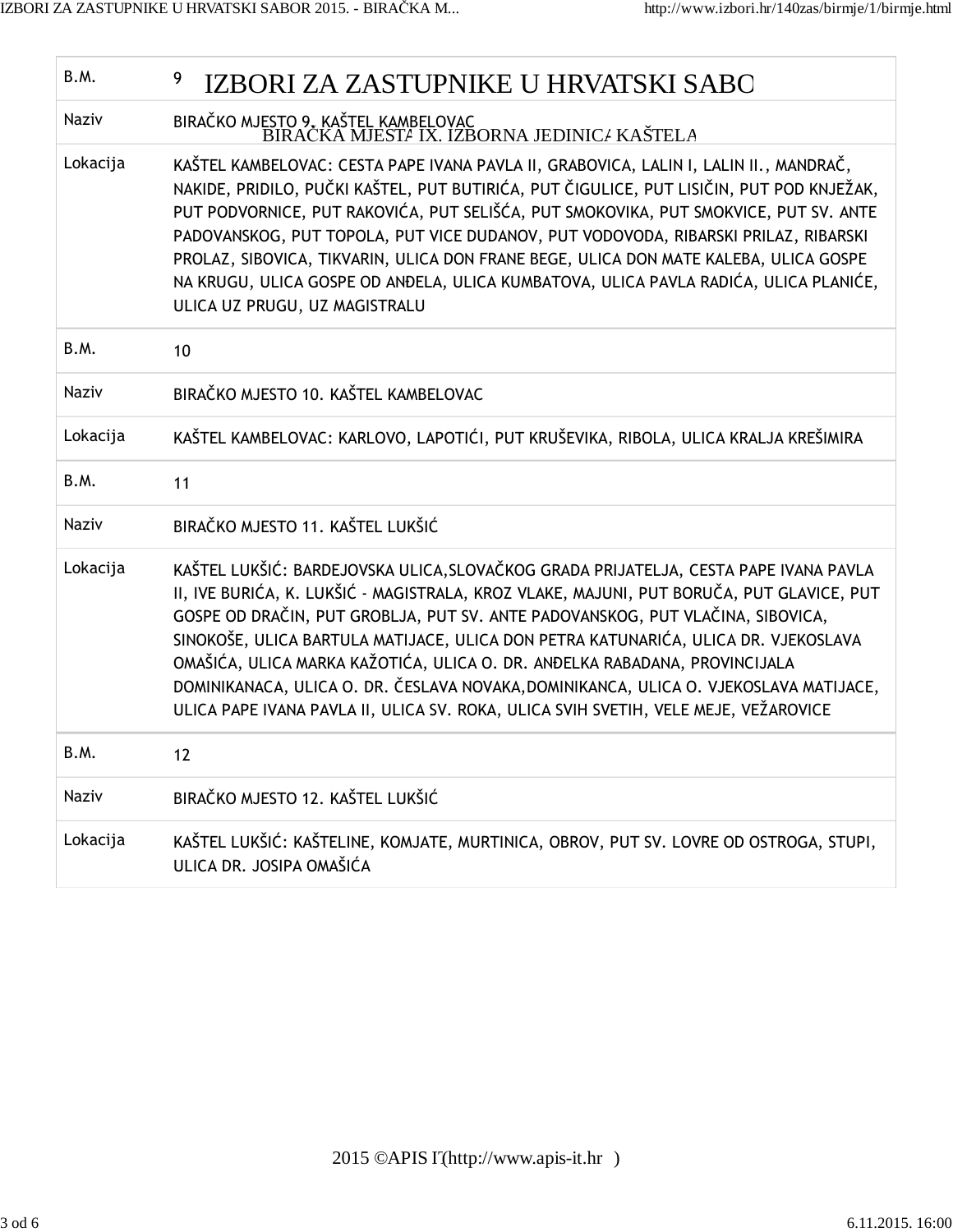| B.M.         | 13<br>IZBORI ZA ZASTUPNIKE U HRVATSKI SABO                                                                                                                                                                                                                                                                                                                                                                                                                                                                                                                                                                                                                                                                                                                                                                                                                                                                                                  |
|--------------|---------------------------------------------------------------------------------------------------------------------------------------------------------------------------------------------------------------------------------------------------------------------------------------------------------------------------------------------------------------------------------------------------------------------------------------------------------------------------------------------------------------------------------------------------------------------------------------------------------------------------------------------------------------------------------------------------------------------------------------------------------------------------------------------------------------------------------------------------------------------------------------------------------------------------------------------|
| <b>Naziv</b> | BIRAČKO MJESTO 13. KAŠTEL LUKŠIĆ<br>BIRACKA MJESTA IX. IZBORNA JEDINICA KAŠTELA                                                                                                                                                                                                                                                                                                                                                                                                                                                                                                                                                                                                                                                                                                                                                                                                                                                             |
| Lokacija     | KAŠTEL LUKŠIĆ: ANTE SAVINA, BRAIDE, BRANIMIROVA, CESTA DR. FRANJE TUĐMANA, GOSTINJSKA<br>ULICA, KAŠTEL LUKŠIĆ, LINDLARSKA ULICA, NJEMAČKOG GRADA PRIJATELJA, LUŠIŠKO BRCE,<br>MAJURINA, MALA MORA, NA POTOKU, OBALA KRALJA TOMISLAVA, PRIDILO, PRILAZ FRANE ĆIPINA,<br>PRIMOŠTENSKA ULICA, PUT BLATA, PUT KAVALA, PUT ŠUŠNJARA, RUŠINAC, ŠETALIŠTE MILJENKA I<br>DOBRILE, ŠTRADA, TURISTIČKA, ULICA ARNIRA KLAIĆA, ULICA BARTULA RODINA, UČITELJA, ULICA<br>DON IVANA MATIJACE, LUKŠIĆKOG ŽUPNIKA, ULICA DR. ALOJZIJA STEPINCA, ZAGREBAČKOG<br>NADBISKUPA I KARDINALA, ULICA DR. HENRIKA ŠULAVYJA, ULICA HRADEC KRALOVE, ČEŠKOG<br>GRADA PRIJATELJA, ULICA HRVATSKIH BRANITELJA, ULICA JANKA RODIN, ULICA JEROLIMA I<br>NIKOLE VITTURI, UTEMELJITELJA LUKŠIĆA, ULICA KRALJA PETRA SVAČIĆA, ULICA O. DR.<br>BONAVENTURE BURIĆA, PROVINCIJALA FRANJEVACA, ULICA O. HERMANA ANDROMAKA,<br>DOMINIKANCA, ULICA O. JORDANA VICULINA, UZ SV. IVANA |
| B.M.         | 14                                                                                                                                                                                                                                                                                                                                                                                                                                                                                                                                                                                                                                                                                                                                                                                                                                                                                                                                          |
| <b>Naziv</b> | BIRAČKO MJESTO 14. KAŠTEL STARI                                                                                                                                                                                                                                                                                                                                                                                                                                                                                                                                                                                                                                                                                                                                                                                                                                                                                                             |
| Lokacija     | KAŠTEL STARI: BARANJSKA ULICA, BOJIŠĆE, CESTA DR. FRANJE TUĐMANA, CESTA PAPE IVANA<br>PAVLA II. 1-999 (NEPARNI), DINARSKA ULICA, ĐAKOVAČKA ULICA, ILOČKA ULICA, KAŠTEL STARI,<br>KAŠTEL STARI - MAGISTRALA 1-999 (NEPARNI), LEĆEVAČKA ULICA, MASLINARSKA ULICA, MOSEĆKA<br>ULICA, NINSKA ULICA, POŽEŠKA ULICA, PUT BANOVINE, SLAVONSKA ULICA, ULICA 141. BRIGADE,<br>ULICA 4. GARDIJSKE BRIGADE, ULICA BANA JELAČIĆA, ULICA BISKUPA PAVLA ŽANIĆA, ULICA<br>BRUNE BUŠIĆA, ULICA KRALJA PETRA SVAČIĆA, ULICA LJUDEVITA GAJA, ULICA MARINA STUDINA,<br>ULICA SV. NIKOLE TAVELIĆA, VALPOVAČKA ULICA, ŽUPANJSKA ULICA                                                                                                                                                                                                                                                                                                                            |
| B.M.         | 15                                                                                                                                                                                                                                                                                                                                                                                                                                                                                                                                                                                                                                                                                                                                                                                                                                                                                                                                          |
| Naziv        | BIRAČKO MJESTO 15. KAŠTEL STARI                                                                                                                                                                                                                                                                                                                                                                                                                                                                                                                                                                                                                                                                                                                                                                                                                                                                                                             |
| Lokacija     | KAŠTEL STARI: DUBROVAČKA ULICA, FULEŽINA, JAVORSKA, KAMBEROVO ŠETALIŠTE, OBALA<br>KRALJA TOMISLAVA, K.STARI, OMIŠKA ULICA, PUT BLATA, PUT ŠTALIJA, SOLINSKA ULICA,<br>ŠIBENSKA ULICA, TRG BRCE K.STARI, ULICA ANDRIJE HEBRANGA, ULICA ANTUNA MIHANOVIĆA,<br>ULICA BARTULA KAŠIĆA, ISUSOVCA, ULICA BIRANJ, ULICA DON FRANE IVASOVIĆA, ULICA FRA ANTE<br>BENUTIĆA, ULICA FRA IVE PERANA, ULICA GRGURA NINSKOG, ULICA HRVATSKIH DOMOLJUBA,<br>ULICA IVANA BARIŠINA, ULICA IVANA DANILA, ULICA IVANA JURASA, ULICA KATARINE ZRINSKE,<br>ULICA KNEZA VIŠESLAVA, ULICA KORIOLANA ĆIPIKA, ULICA KRALJICE MIRA, ULICA LELIJA ĆIPIKA,<br>ULICA NADBISKUPA GRGURA JOSIPA SCOTIJA, ULICA SV. FELICIJA, VUKOVARSKA ULICA, ZADARSKA<br><b>ULICA</b>                                                                                                                                                                                                      |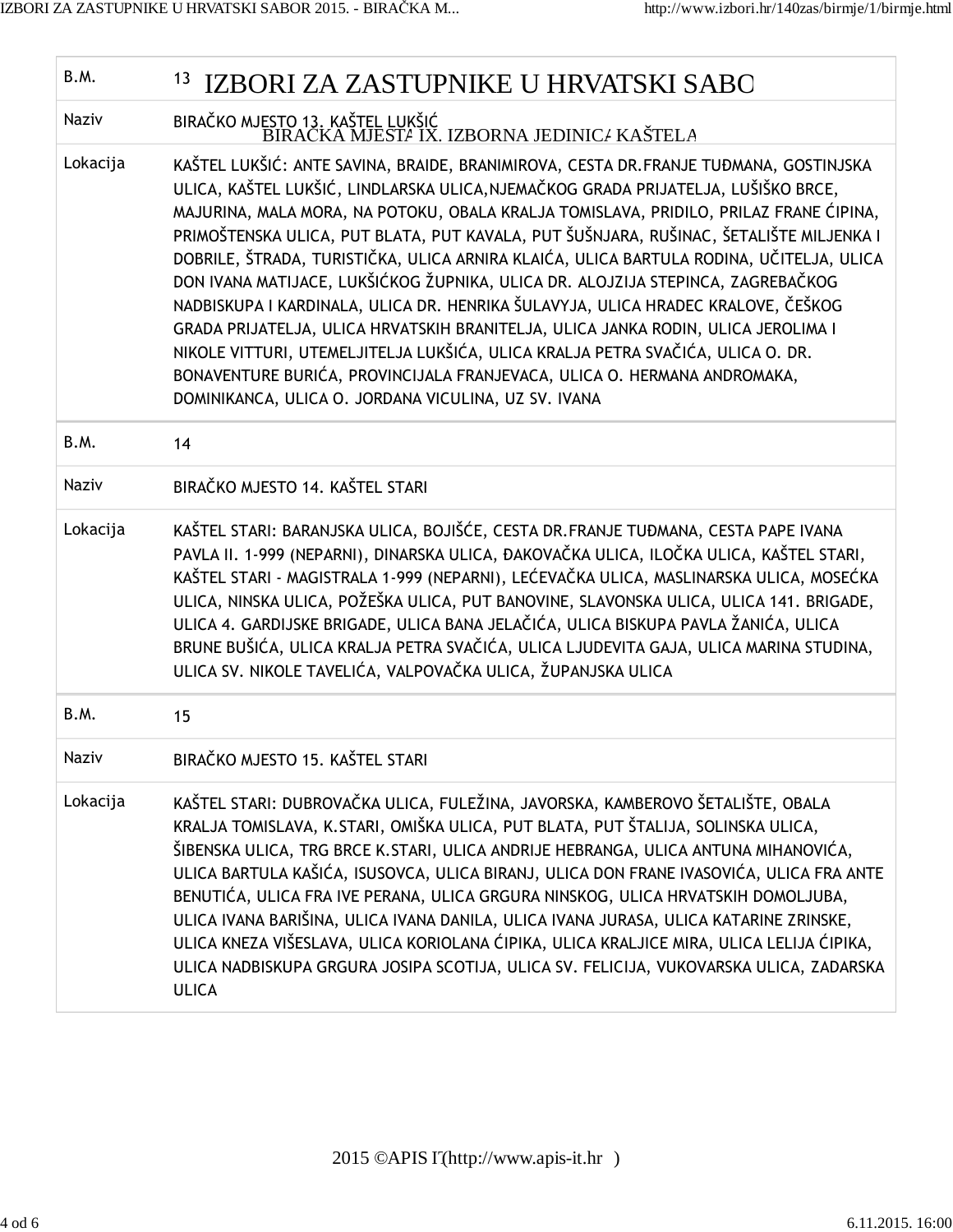| B.M.         | <sup>16</sup> IZBORI ZA ZASTUPNIKE U HRVATSKI SABO                                                                                                                                                                                                                                                                                                                                                                                                                                                                                                                                                                                                                                                                                   |
|--------------|--------------------------------------------------------------------------------------------------------------------------------------------------------------------------------------------------------------------------------------------------------------------------------------------------------------------------------------------------------------------------------------------------------------------------------------------------------------------------------------------------------------------------------------------------------------------------------------------------------------------------------------------------------------------------------------------------------------------------------------|
| Naziv        | BIRAČKO MJESTO 16. KAŠTEL STARI<br>BIRAČKA MJESTA IX. IZBORNA JEDINICA KAŠTELA                                                                                                                                                                                                                                                                                                                                                                                                                                                                                                                                                                                                                                                       |
| Lokacija     | KAŠTEL STARI: BRAGADINOVA ULICA, CESTA PAPE IVANA PAVLA II. 0-996 (PARNI), GOMILE,<br>GOSTURAČE I., GOSTURAČE II., IZVOR RADUNA, KAŠTEL STARI - MAGISTRALA 0-998 (PARNI),<br>KLJUČANICE, LEDINE, OGRADE, PISKE, POVIŠE MAGISTRALE, PUT GOSPE STOMORIJE, PUT<br>KLJUČANICA, PUT KOLOVRATA, PUT MALAČKE, PUT MARCELINA, PUT SMOKVINCA, PUT ŠUŠNJARA,<br>RADUN, SADINE, SV. JURJA, TOLANAC, ULICA ANTE KUŽIĆA, ULICA GARDIJSKIH BRIGADA, ULICA<br>KRALJICE MUČENIKA, ULICA SVIH SVETIH, VELE NJIVE, VINARSKA ULICA, VLAŠKA ULICA, VODENI<br>PUT, ZAGORSKI PUT, ŽELJEZNIČKA STANICA, ŽELJEZNIČKA ULICA                                                                                                                                   |
| B.M.         | 17                                                                                                                                                                                                                                                                                                                                                                                                                                                                                                                                                                                                                                                                                                                                   |
| <b>Naziv</b> | BIRAČKO MJESTO 17. KAŠTEL NOVI                                                                                                                                                                                                                                                                                                                                                                                                                                                                                                                                                                                                                                                                                                       |
| Lokacija     | KAŠTEL NOVI: BAŽALOVICA I, BAŽALOVICA II, CESTA DR. FRANJE TUĐMANA, KAŠTEL NOVI,<br>MAGISTRALA PAPE IVANA PAVLA II. 1-999 (NEPARNI), METOVA ULICA, POLIĆEVA ULICA, PUT<br>BLATA, PUT JAVORJA, PUT UMCA, SEBASTIJANOVA ULICA, ŠANTINA POLJANA, ŠANTINA ULICA,<br>ULICA ANTE BERETINA, ULICA BISKUPA PAVLA ŽANIĆA, ULICA DON BARE POPARIĆA, ULICA DON<br>FRANE BULIĆA, ULICA DON IVE JURČEVA, ULICA DON MATE GRGINA, ULICA DON PETRA ZANETE,<br>ULICA GAJE RADUNIĆA, ULICA GRADA ZAPREŠIĆA, ULICA HRVATSKOG BRANITELJA, ULICA IVANA<br>BERKETA, ULICA LUKE BOTIĆA, ULICA MARINA STUDINA, ULICA NARODNOG PREPORODA, ULICA<br>STAROG ANTONA, ULICA VLADIMIRA STUDE, USKA ULICA, USKOČKA ULICA, UZ VRTLE,<br>VODOVODNA ULICA              |
| B.M.         | 18                                                                                                                                                                                                                                                                                                                                                                                                                                                                                                                                                                                                                                                                                                                                   |
| <b>Naziv</b> | BIRAČKO MJESTO 18. KAŠTEL NOVI                                                                                                                                                                                                                                                                                                                                                                                                                                                                                                                                                                                                                                                                                                       |
| Lokacija     | KAŠTEL NOVI: BAGULOVA ULICA, BLAŽEVA ULICA, BRATIMSKA ULICA, BRCE, DEANKOVIĆEVA<br>ULICA, GLAVARSKA ULICA, GRGINOVA ULICA, MATICE HRVATSKE, OBALA KRALJA TOMISLAVA,<br>POLINOVAC, PONIKVICE, PUT BUDOŽIĆA, PUT DUMARŠĆINE, PUT PONIKVICA, PUT SV. JOSIPA,<br>PUT ZAGORACA, ŠKABRNJSKA ULICA, TEŽAČKA ULICA, ULICA DON IVANA VULETINA, ULICA<br>GRGURA NINSKOG, ULICA JAKOVA VULETINA-JAKINA, ULICA KARDINALA FRANJE KUHARIĆA, ULICA<br>KNEZA MISLAVA, ULICA MATICE HRVATSKE A, ULICA MILIVOJA KOLUDROVIĆA, ULICA NIKOLE<br>ZRINSKOGA, ULICA NOVSKIH TEŽAKA, ULICA PAVE METLIČIĆA, ULICA SV. PETRA OD KLOBUČCA,<br>ULICA VICKA CVITIĆA, ULICA VINKE ARANZE, ULICA ŽRTAVA RATA, VELIKA ŠTRADA, VINOGRADSKA<br>ULICA, ZVONIMIROVA ULICA |